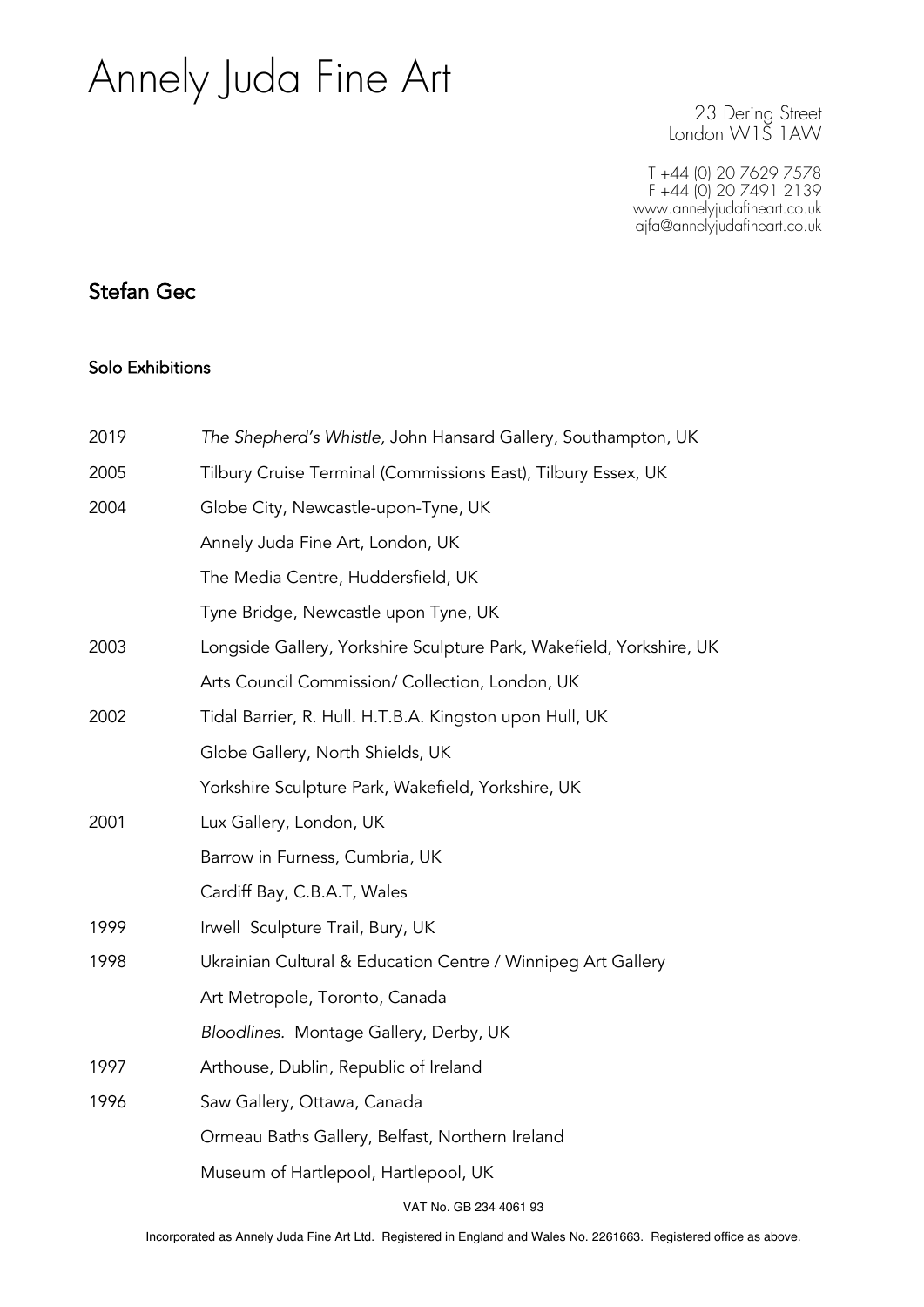|      | I.C.A, London, UK                                    |
|------|------------------------------------------------------|
|      | South Hill Park, Bracknell, Berkshire, UK            |
|      | Cambridge Darkroom, Cambridge, Cambridgeshire, UK    |
| 1995 | The Laboratory, Oxford, Oxfordshire, UK              |
|      | Camden Art Centre, London, UK                        |
|      | Orchard Gallery, Londonderry, Northern Ireland       |
|      | Pilgrim Street Fire Station, Newcastle-upon-Tyne, UK |
| 1994 | Transmission Gallery, Glasgow, Scotland              |
| 1989 | New Live Works, Projects UK                          |

### Group Exhibitions

| 2020 | In Response To, Annely Juda Fine Art, London, Online Exhibition           |
|------|---------------------------------------------------------------------------|
| 2019 | NGC 21, National Glass Centre, Sunderland, UK                             |
| 2018 | 50 Years, 50 Artists, Annely Juda Fine Art, London, UK                    |
| 2017 | Light/Dark, Annely Juda Fine Art, London, UK                              |
|      | I Want! I Want!: Art & Technology, Birmingham Museums, Birmingham, UK     |
| 2012 | Fourth Plinth: Contemporary Monument, ICA, London, UK                     |
| 2009 | Apollo - Soyuz Test Project. Atrium, BFI Southbank, London, UK            |
| 2008 | The Irony of Flatness. Bury Gallery and Museum, Bury, UK                  |
|      | Plan Chest. Globe City Gallery, Newcastle upon Tyne, UK                   |
|      | The 60 <sup>th</sup> Show. Bend in the River, Gainsborough, UK            |
| 2007 | This Will Not Happen Without You. Interface, Belfast, Northern Ireland    |
|      | Digital Aesthetic 2. Harris Museum and Art Gallery, Preston, UK           |
|      | This Will Not Happen Without You. Hatton Gallery, Newcastle upon Tyne, UK |
| 2006 | This Will Not Happen Without You. John Hansard Gallery, Southampton, UK   |
| 2005 | Edge. National Class Centre, Sunderland, UK                               |
|      | Mir: Dreaming in Space. Still's Gallery, Edinburgh, Scotland              |
|      | The World is a Safer Place. Globe City, Newcastle upon Tyne, UK           |
|      | Kirkless Art. Fort Griffon, France<br>VAT No. GB 234 4061 93              |
|      |                                                                           |

ncorporated as Annely Juda Fine Art Ltd.Registered in England and Wales No. 2261663. Registered office as above.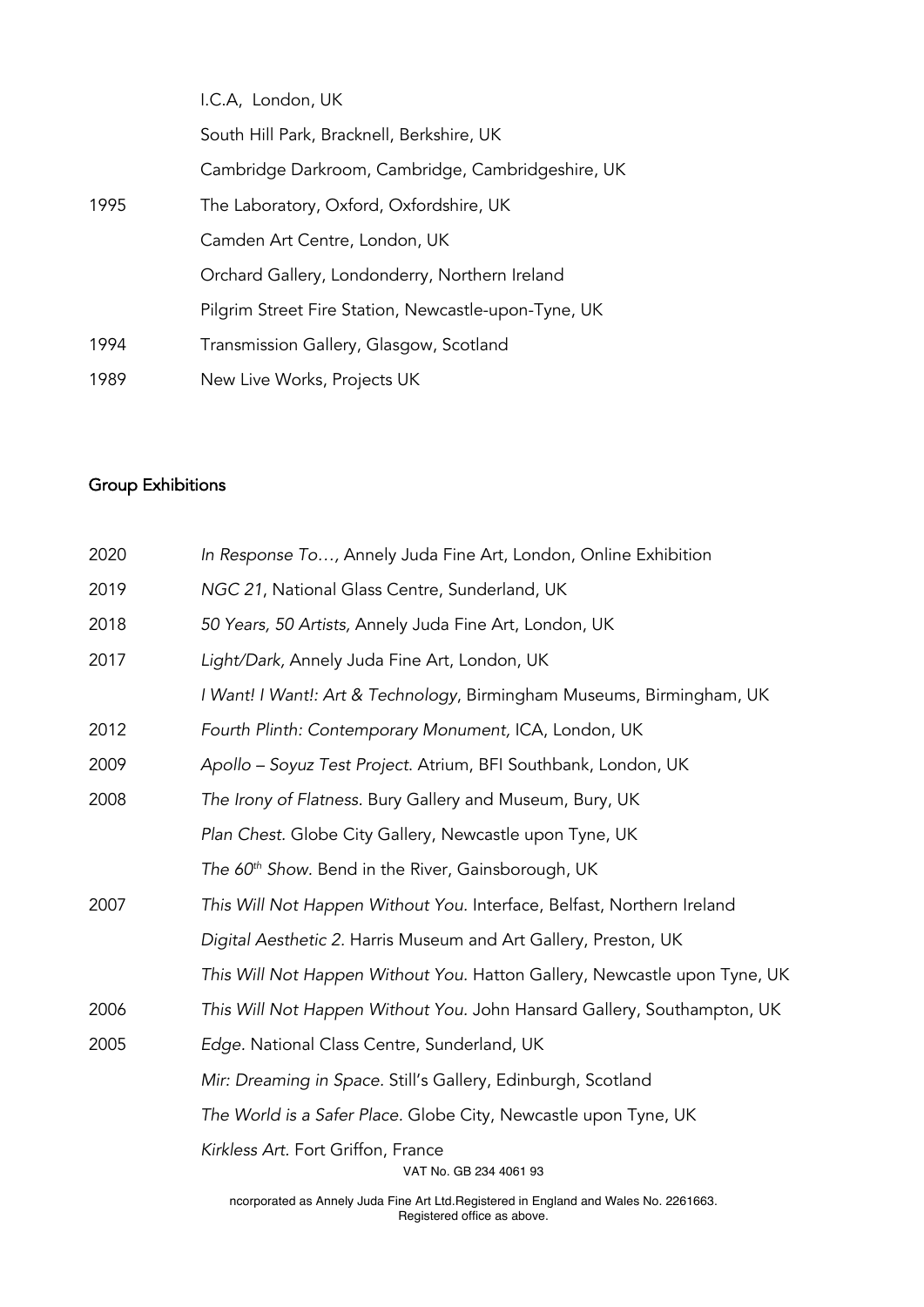*Caucasus 2005.* Tbilisi, Giorgia

| 2004 | Strangers to Ourselves. 210 St John's Street, London, UK              |
|------|-----------------------------------------------------------------------|
|      | The Artist Airshow. Farnborough project/event, Catalyst Arts          |
|      | Marks in Space. Usher Gallery, Lincoln, UK                            |
|      | In Between. The British Red Cross, London, UK                         |
|      | Stunt. Red Gallery, Kingston upon Hull, UK                            |
|      | The People's Republic. SAC Gallery, San Francisco, Californial, USA   |
| 2003 | 4 <sup>th</sup> Plinth. National Gallery, London, UK                  |
|      | Mir, Art in variable Gravity. Cornerhouse, Manchester, UK             |
|      | Strangers to Ourselves. Metropole Gallery, Folkestone, UK             |
|      | Home at Last. Harewood House, Leeds, UK                               |
|      | Artranspennine03. Huddersfield Ukrainian Club, UK                     |
|      | A Plea to Somewhere Else. Bury Art Gallery & Museum, Bury, UK         |
|      | Untitled. Channel Tunnel. 2003. Commissioned for collection           |
|      | Mir Research/ Project. Star City, Moscow. (The Arts Catalyst), Russia |
| 2002 | Further up. (Linosa Tower Block), Liverpool, UK                       |
|      | Evolution International Film Festival. Leeds, UK                      |
| 2001 | Monument; Forest of Dean Residency Project, UK                        |
| 2000 | Canal Culture. Hackney Public Art/Space Studios, London, UK           |
| 1999 | Transit-Terminal. Soros Centre, Riga, Latvia                          |
|      | New Visions of the sea. National Maritime Museum, London, UK          |
|      | Thinking Aloud. Camden Arts Centre, London, UK                        |
|      | Thinking Aloud. Cornerhouse, Manchester, UK                           |
|      | Photo '98. (Doncaster Railway Station), Doncaster, UK                 |
| 1998 | Kettles Yard, Cambridge, Cambridgeshire, UK                           |
|      | H.M.S. Onyx. Birkenhead, Merseyside, UK                               |
|      | The Boiler House, Eastway Baths, London, uk                           |
| 1997 | Cardiff Bay Arts Trust, Cardiff, Wales                                |
|      | Centro Cultural de Belem, Lisborn, Portugal                           |
|      | C.C.A Glasgow, Scotland                                               |
| 1996 | Photographers Gallery, London, UK<br>VAT No. GB 234 4061 93           |

ncorporated as Annely Juda Fine Art Ltd.Registered in England and Wales No. 2261663. Registered office as above.